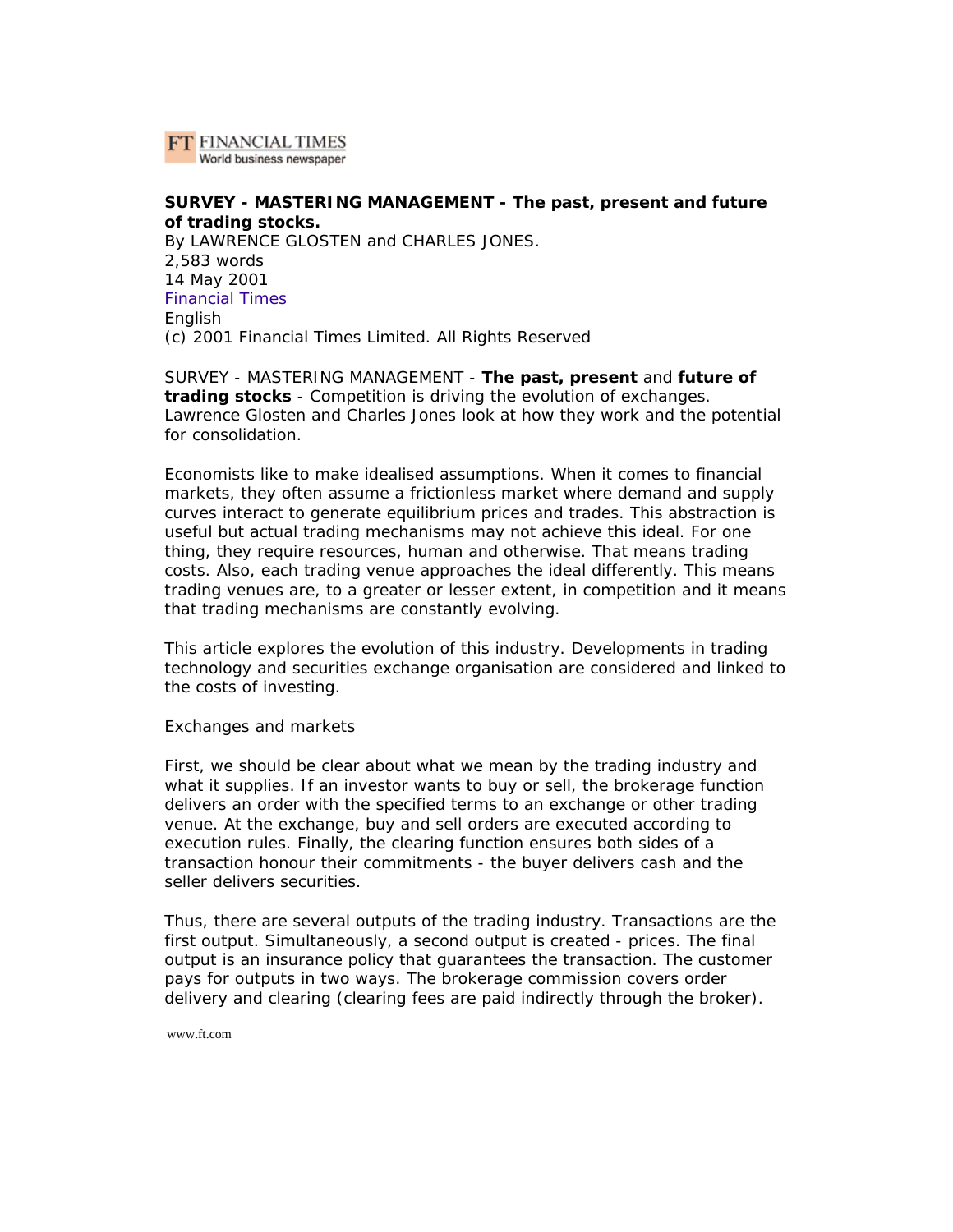The customer also pays for immediacy via the bid-ask spread (the difference between the price at which dealers are prepared to sell a share and the price at which they are prepared to buy). In return for a quick transaction, a buy order usually pays the higher asked or offer price, while a sell order receives the lower bid price.

The oldest form of exchange is the pure dealer market. In a dealer market, designated individuals called dealers or marketmakers are the counterparties to every trade. Dealers quote bid and offer prices at which they are willing to, respectively, buy and sell. Buyers use a broker to locate the dealer with the lowest offer and customers who wish to sell locate the dealer with the highest bid.

Nasdaq in the US and the London Stock Exchange are the canonical examples, although neither is a pure dealer market. Another example is the Nouveau March\* in Paris, a market for new and smaller publicly traded companies.

At the other extreme from the pure dealer market is the electronic open limit order book. This exchange has no designated market makers - the quotes come from limit orders submitted to the limit order book. Customers of this exchange who wish to trade, but are patient, submit limit orders specifying buy or sell, number of shares and a price. The highest limit buy orders become the market bid and the lowest limit sell orders form the market offer. Individuals who wish to trade immediately submit market orders that trade with the limit orders.

Examples of this type of market abound - Tokyo, Toronto and Paris were the first, and many European exchanges, including Frankfurt and Stockholm, have moved to this form. Electronic limit order books have also sprung up in the US in the form of electronic communication networks (ECNs). Instinet and Island are prominent examples.

The electronic open limit order book has the advantage of efficiently concentrating competition between "liquidity suppliers" who quote. In contrast, there have been concerns that dealer markets are prone to noncompetitive behaviour which have led to antitrust investigations. But there are lingering concerns that an electronic open limit order book may provide less liquidity than a dealer market during volatile times, or for less-frequently traded stocks. So it isn't obvious that one system is superior to the other.

The New York Stock Exchange's trading floor is a hybrid of the two systems. Floor traders and the specialist (an individual designated by the exchange to manage the trade in a security) sometimes act as brokers and sometimes act as dealers, buying and selling for their own account. Nevertheless, the NYSE has an active limit order book, largely because it has become so easy to submit orders electronically.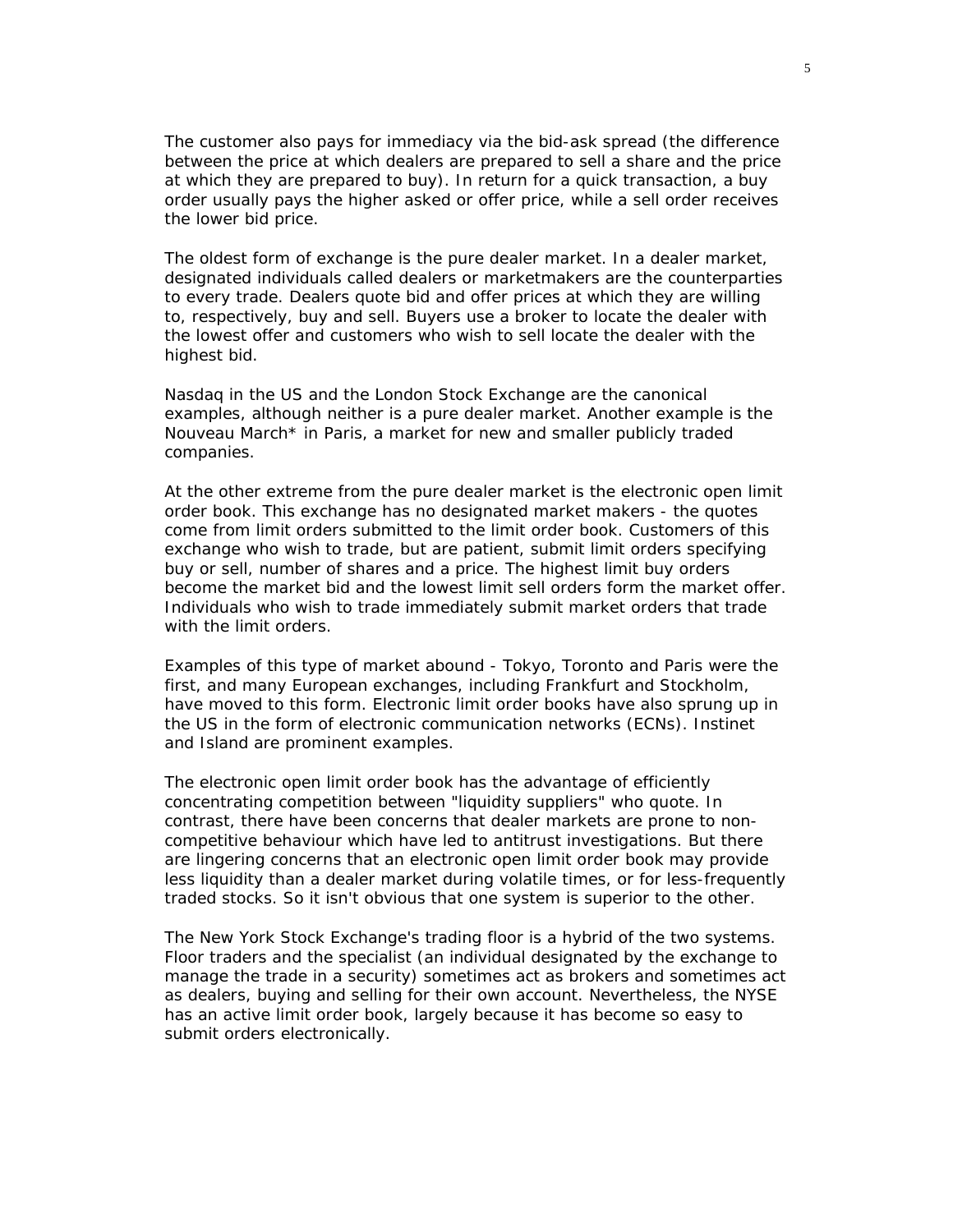Some commentators claim that trading floors are dinosaurs. But defenders counter that hybrid markets such as the NYSE can be all things to all investors. The limit order book provides for cheap execution of small orders and floor broker/dealers handle larger institutional trades. In any case, trading floors are concentrated in the US (NYSE and smaller regional exchanges, as well as futures and options exchanges) and Asia. Most European exchanges are virtual.

### Costs

Trading costs around the world have fallen dramatically. The US is a case in point.

### Tick size

Competition between brokerages and increases in trading volume probably explain the decline in trading costs. But the way trading is conducted matters as well. A good example is the minimum price increment or minimum tick.

Before 1997, the minimum tick in the US was, for the most part, an eighth of a dollar, or \$0.125. In the spring of 1997, US exchanges adopted sixteenths, halving the minimum tick. This year, eighths and sixteenths disappeared from the NYSE, the American Stock Exchange and regional US exchanges, replaced by decimal prices. Nasdaq finished converting to decimals in April and equity options switched as well. Toronto Stock Exchange adopted decimals in 1996 and Tokyo Stock Exchange, already decimalised, reduced its tick size in 1998. Does this matter to investors?

First, decimals themselves are not the story. From a trading cost point of view, the key variable is the minimum tick. Toronto and US exchanges set a penny ( \$0.01) as the minimum tick in their respective currencies, so the tick is more than 12 times smaller than it was five years ago. Why a penny? Mostly because it is the simplest increment but it may not be the ideal size.

Smaller ticks have some benefits. Bid-ask spreads shrink. For example, pennies have lowered NYSE spreads by 20-30 per cent. This is good news, especially for investors who submit small market orders.

Unfortunately, smaller ticks are not good news for every investor. A study by academics Charles Jones and Marc Lipson found that when the NYSE went from eighths to sixteenths (data aren't available on pennies yet), trade became more expensive for institutions. Total one-way institutional trading costs rose from 0.68 per cent under eighths to 0.85 per cent under sixteenths. A possible reason: liquidity is supplied more slowly with smaller ticks, because narrow ticks give floor participants an advantage over electronic limit orders. For example, someone on the floor can jump in front of a limit order by improving the price just one cent. So electronic orders often miss out and get filled only when floor traders decide to pass.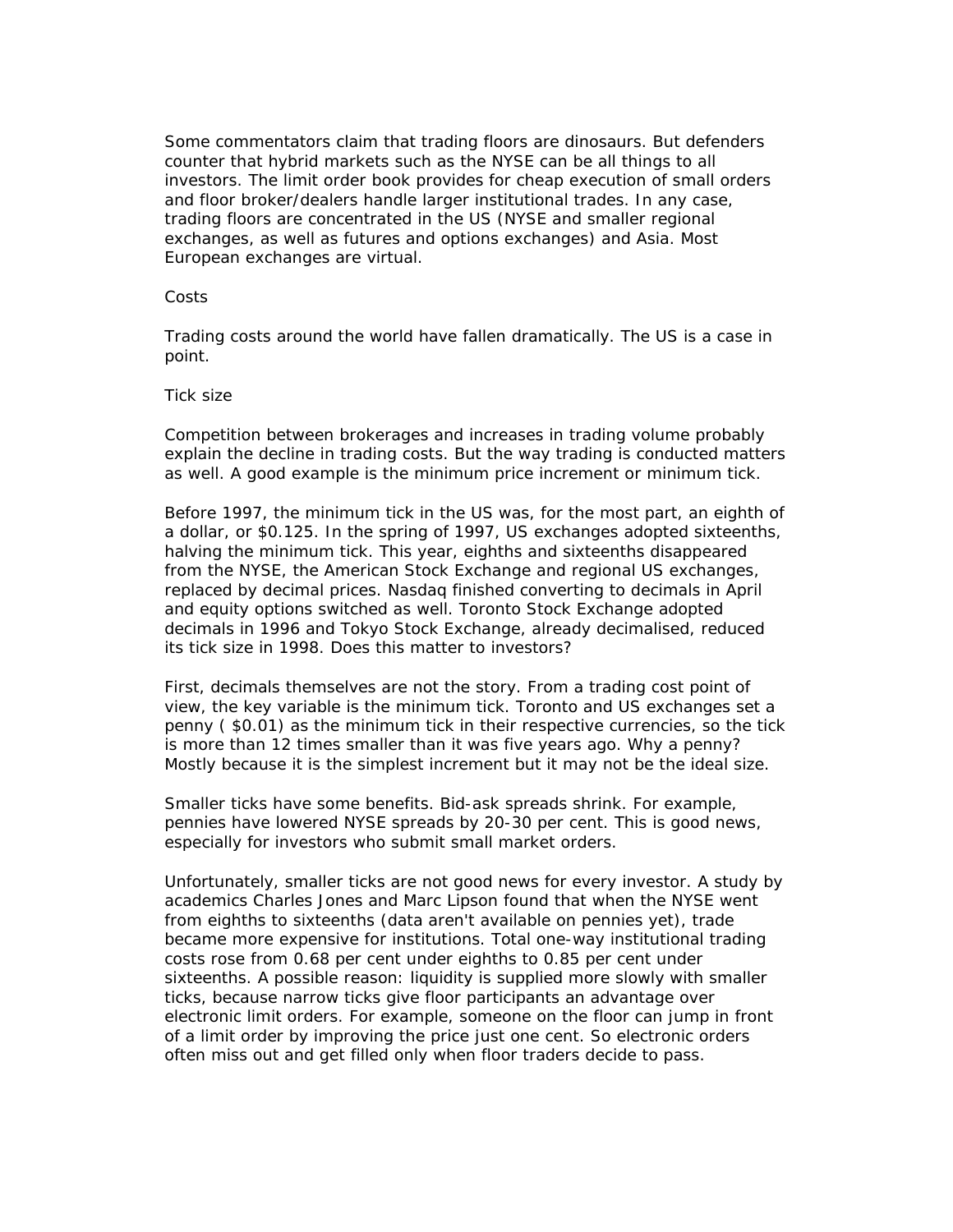Economists call this adverse selection; traders call it "penny jumping" or "getting pennied".

On an electronic exchange, with neither floor nor designated dealers, "pennying" is not possible. Yet evidence from the Toronto exchange (which is electronic) is that while the spread has shrunk for small trades, it may be more costly to complete a large trade. In fact, the NYSE is reviewing the move to trading on pennies, largely because of complaints from institutional traders.

Evidence is pointing towards the conclusion that the tick can be too small. Exchanges and regulators outside the US need to trade off the benefits of a smaller tick against its subtle costs. End-users should care, too. When the tick size shrinks, investors need to think carefully about using a market or a limit order. It may make sense to switch to the former.

#### Market fragmentation

Market fragmentation refers to the splintering of order flow that occurs when several exchanges are available to execute a trade. It is especially pronounced for Nasdaq stocks. Twenty years ago, almost every trade in a Nasdaq stock was over the phone with a dealer. Nasdaq dealers still make markets, but now there is a dizzying array of alternatives. Most prominent are ECNs, the computerised limit order books mentioned earlier. There are other types of trading systems as well, each with its target audience.

Fragmentation is much maligned. The main argument against fragmentation is that information and search costs are lower if all the buyers and sellers for Microsoft, for example, are gathered in one physical or virtual place. In economists' jargon, there are network externalities associated with a single exchange.

It is clear, however, that there is demand for different types of trading systems. A good example is Posit, a crossing network run by ITG. Seven times a day, institutional orders are aggregated and traded at a prevailing midpoint price. The idea is to concentrate liquidity by executing trades at discrete points in time rather than continuously. The concept is not new; gold trades in London in a similar fashion. Posit doesn't have a huge market share, crossing about 30m shares a day last year compared with about a billion a day on NYSE or Nasdaq. But institutions like the system for two reasons. First, if their orders execute, they avoid paying the bid-ask spread. Second, the system is anonymous. No broker sees, for example, that a pension fund is trying to buy a million shares of IBM. That means no broker is able to buy IBM in advance and drive up the price before the pension fund's order is executed. Avoiding such "front-running" has obvious appeal for the pension fund.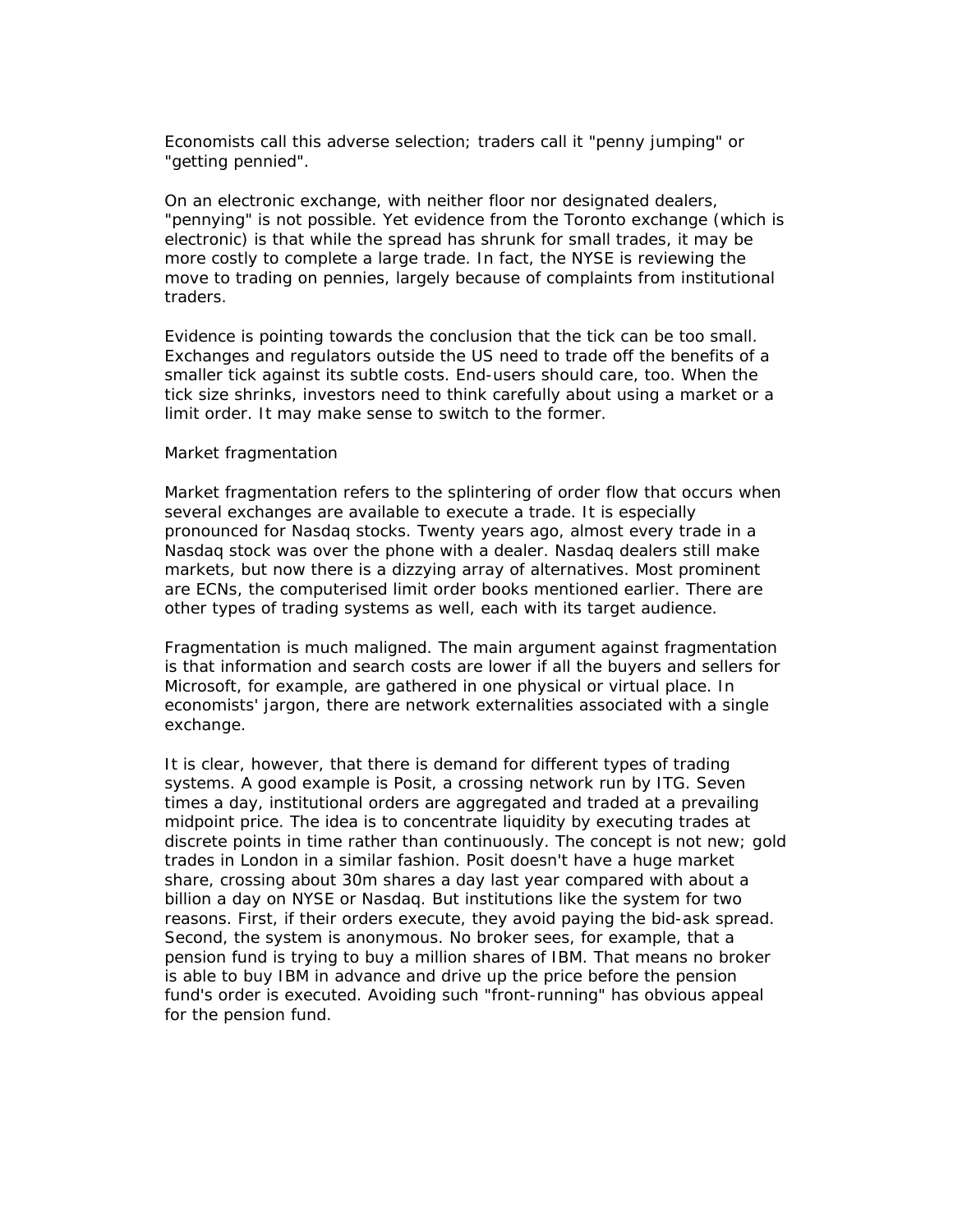Another example is the Paris Bourse and the London Stock Exchange. Paris has an electronic limit order book, while London has a dealer market similar to Nasdaq. Many stocks are listed on both. Compared with London, Paris has narrower spreads between bid and offer, but quotes are good for fewer shares. This is attractive to the retail trader. London, on the other hand, is the trading venue of choice for institutional traders. The market is deep (a trader can buy or sell a large number of shares) and negotiations between dealer and trader often provide price improvement from the relatively wide quoted spreads.

The point is that different traders (or the same trader at different times or for different stocks) may have different needs. A small retail trader may value the small spread of the electronic limit order book in one stock. An institutional trader may value the anonymity of Posit for one trade and the ability to negotiate for another.

How can this competitive benefit of fragmentation be obtained without the problems? The answer lies in having an information system that effectively connects the various trading venues. First, traders need to know not only the quoted terms of trade at any time for each venue, but also all the transactions that have occurred. Second, to exploit network externalities, there needs to be an efficient means of transferring excess supply in one exchange to excess demand in another. That is, the fragmentation needs to be consolidated.

The provision of information about quotes (ex-ante transparency) is standard around the world. The extent of ex-post transparency (information about trades) varies considerably. We can expect considerably more ex-post transparency as investors force exchanges around the world to provide the timely trade information required in US markets. The final step consolidating order flow across exchanges - is more problematic. But resolving the fragmentation issue may depend on what happens in the way of joint ventures, alliances and mergers of exchanges.

#### Ownership structure

There has been much talk of exchange mergers and joint alliances. Nasdaq and the American Stock Exchange (Amex) merged in 1999. The French, Dutch and Belgian bourses have merged into Euronext, now the second largest European exchange.

On the other hand, merger talks between the Frankfurt Exchange and the London Stock Exchange broke down in 2000. Both Nasdaq and the NYSE have frequently spoken of alliances with European and Asian exchanges but nothing substantive has been implemented.

Still, the economics of liquidity provision point towards further ownership consolidation. There are economies of scale in providing exchange services.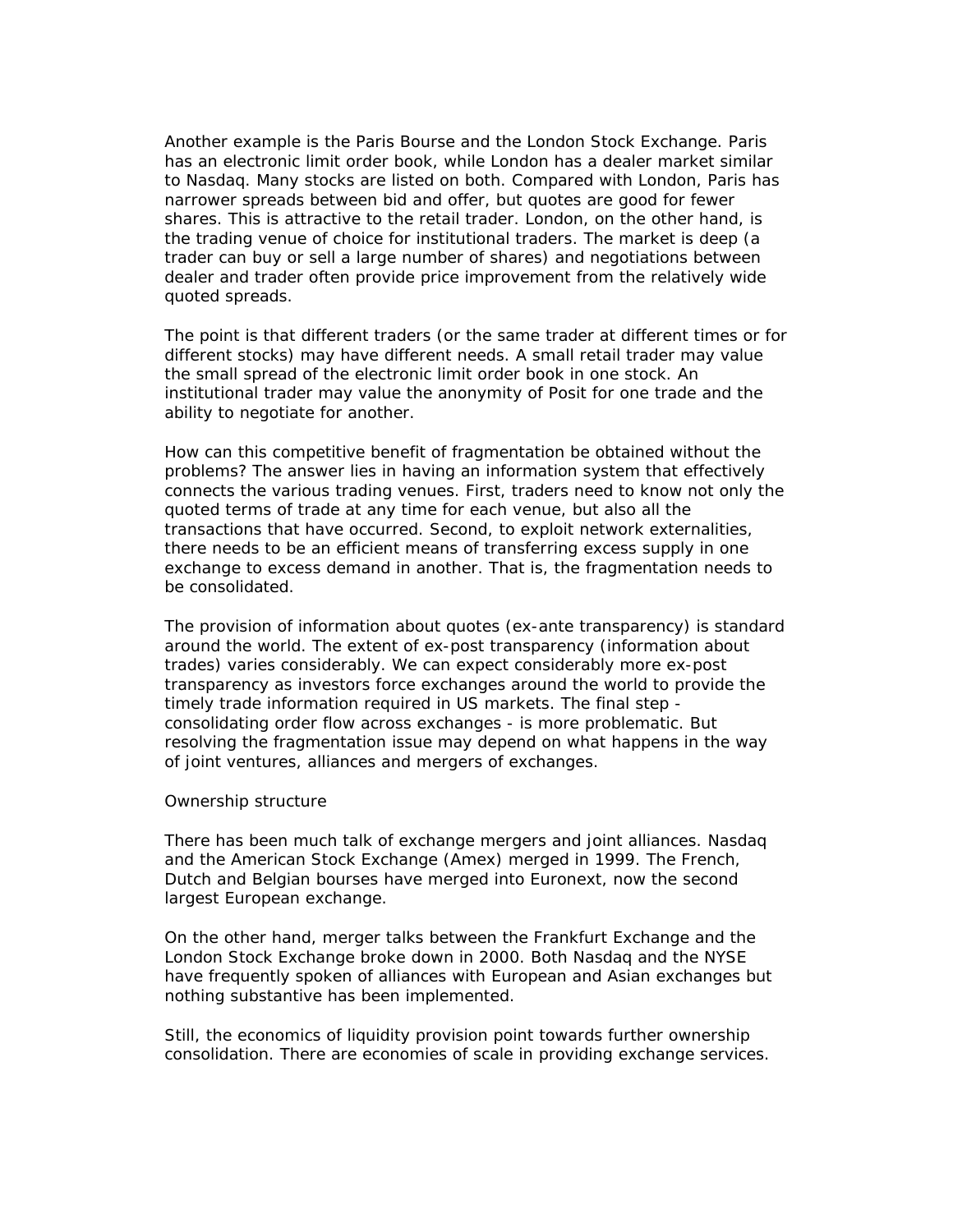This is most obvious for clearing (guaranteeing trades). Greater synergies come from the ability of a single organisation to provide a common technology that will allow separate trading venues to communicate efficiently. If this happens, investors will reap the rewards of competing trading architectures without losing the network externalities of consolidated trade.

## The future

What might happen in the next decade? The NYSE has a strong franchise and has been executing well lately, especially on the technology front. There are questions about how much value specialists add but the NYSE is working hard to automate some of the specialists' simpler tasks, freeing them to focus on larger trades and the bigger picture of maintaining and allocating liquidity across market participants. Nevertheless, the trading floor is the NYSE's most valuable asset. No other exchange handles large trades as effectively and the floor is the reason. The network externalities in stock exchanges are strong and the NYSE would have to stumble badly to lose out to a competitor.

There will probably be an ECN shakeout in the US. Because of the network externalities in trading stocks and the similarities between ECNs, this is a winner-takes-most arena. In two years, there may be just two ECNs left. The winner or winners will likely battle with Nasdaq's traditional marketmakers for market share, with no clear winner for some time, if ever.

Moving to the global market, the trend for increased cross-listing of stocks is likely to continue. This is mostly a time zone phenomenon. It is much easier for a New Yorker to trade Siemens during NYSE trading hours than to wait for Frankfurt to open.

What will this do to investors' trading costs? Consolidation of exchange ownership could lead to efficiencies in clearing and information costs. Further competition from electronic brokerage, electronic exchanges and other technological improvements could bring more reductions in commissions and bid-ask spreads.

However, technological and regulatory changes are not the only determinants of transaction costs. Over the course of the 20th century, when the market went up, trading costs usually went down, and vice versa, and that should continue.

Looking back, big market moves in either direction often spur changes from without (regulation) and changes from within (innovation in good times, wrenching reorganisations in bad times). Stock returns and volume growth are likely to be more modest in the coming decade and capital markets will not fund new entrants as generously as they did in the 1990s. As a result, the next 10 years are unlikely to be as dramatic as the last.